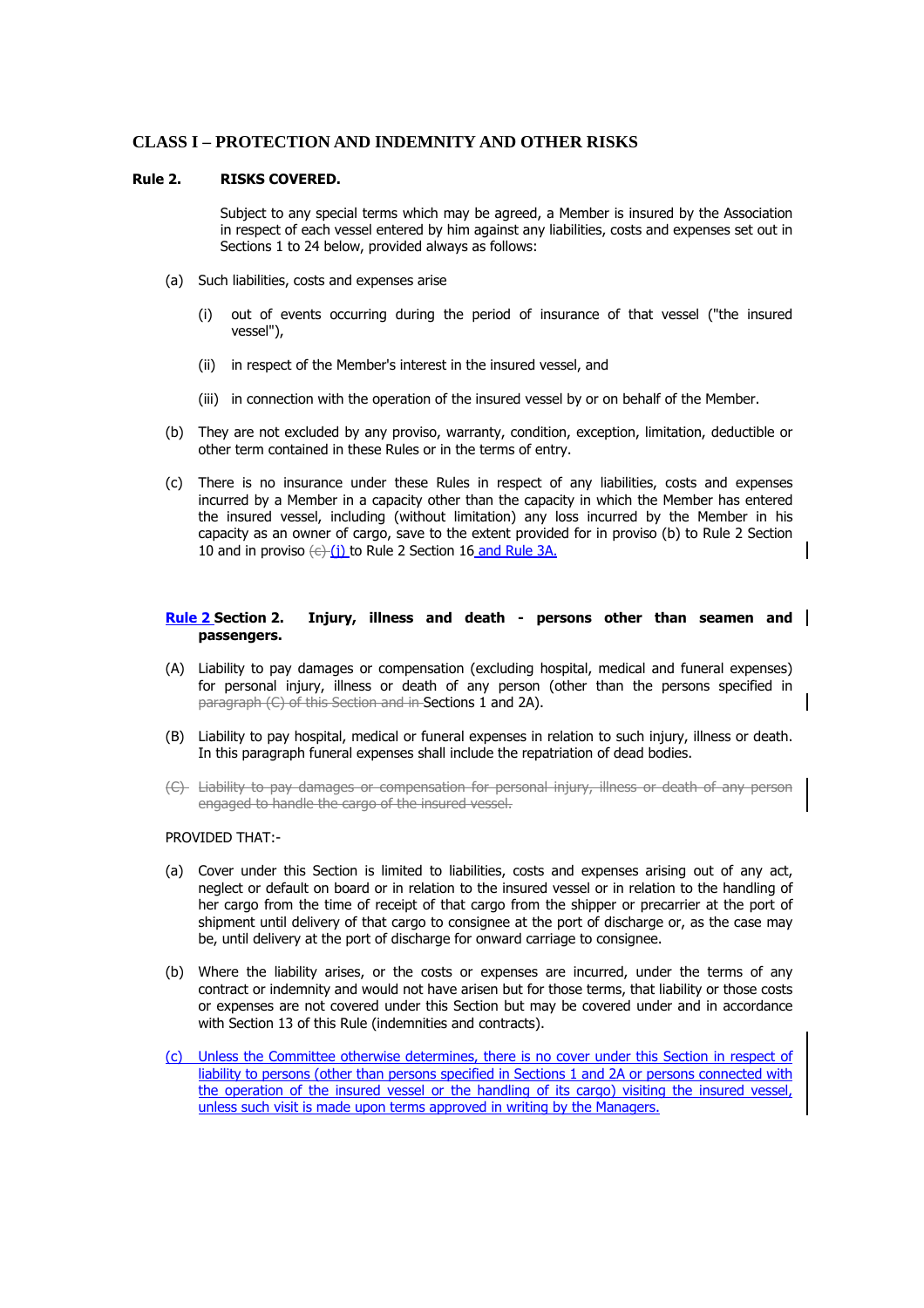### **Section 3. Repatriation and substitutes' expenses.**

- (A) The expense of repatriating a seaman of the insured vessel:-
	- (a) who is sick or injured; or
	- (b) if, during the course of a voyage, the wife spouse, child or, in the case of a single seaman, parent of that seaman falls dangerously ill and his or her presence is essential; or
	- (c) if the Member is under statutory obligation to repatriate him; or
	- (d) if the Member is obliged to repatriate him under the terms of a crew agreement or other contract of service or employment approved in writing by the Managers.
- (B) The expense of engaging, sending out and repatriating a substitute for a seaman of the insured vessel who has died, been left ashore (by reason of desertion or otherwise), or been repatriated in the circumstances specified in the preceding paragraph.

#### PROVIDED THAT:-

This Section does not cover expenses which arise out of (i) the termination of any agreement, whether the termination is in accordance with the terms of that agreement or by mutual consent of the parties to it, or (ii) breach by the Member of any agreement or other contract of service or employment, or (iii) sale of the vessel, or (iv) any other act of the Member in relation to the insured vessel.

#### **Section 16. Cargo**

### **(B) Disposing of damaged cargo**

The additional costs and expenses (over and above those which would have been incurred by him in any event under the contract of carriage) incurred by the Member in discharging or disposing of damaged or worthless cargo, but only if and to the extent that the Member is unable to recover those costs from any other party and/or by sale of such cargo.

### **Section 17. Unrecoverable general average contributions.**

The proportion of general average expenditure, special charges or salvage which the Member is or would be entitled to claim from cargo or from some other party to the marine adventure and which is not legally recoverable by reason only of a breach of the contract of carriage.

PROVIDED THAT:-

- (a) All the provisos to Section 16 (Cargo) shall also apply to claims under this Section; in the case of proviso (h) (value declared on Bill of Lading), the limit of US\$2,500 shall apply to the aggregate of claims under Section 16 and this Section.
- (b) General average shall be adjusted according to the York/Antwerp Rules 1974 or 1994. If it is not, then the liability of the Association shall be limited to what would be recoverable if general average were adjusted according to the law of England and the York/Antwerp Rules 1974 and practice of the place where the adventure ended; but a Member may be covered beyond this limit by special agreement with the Managers in writing.

### **Section 20. Salvors' expenses under standard forms of salvage agreement.**

Liability of the Member to reimburse a salvor of the insured vessel for: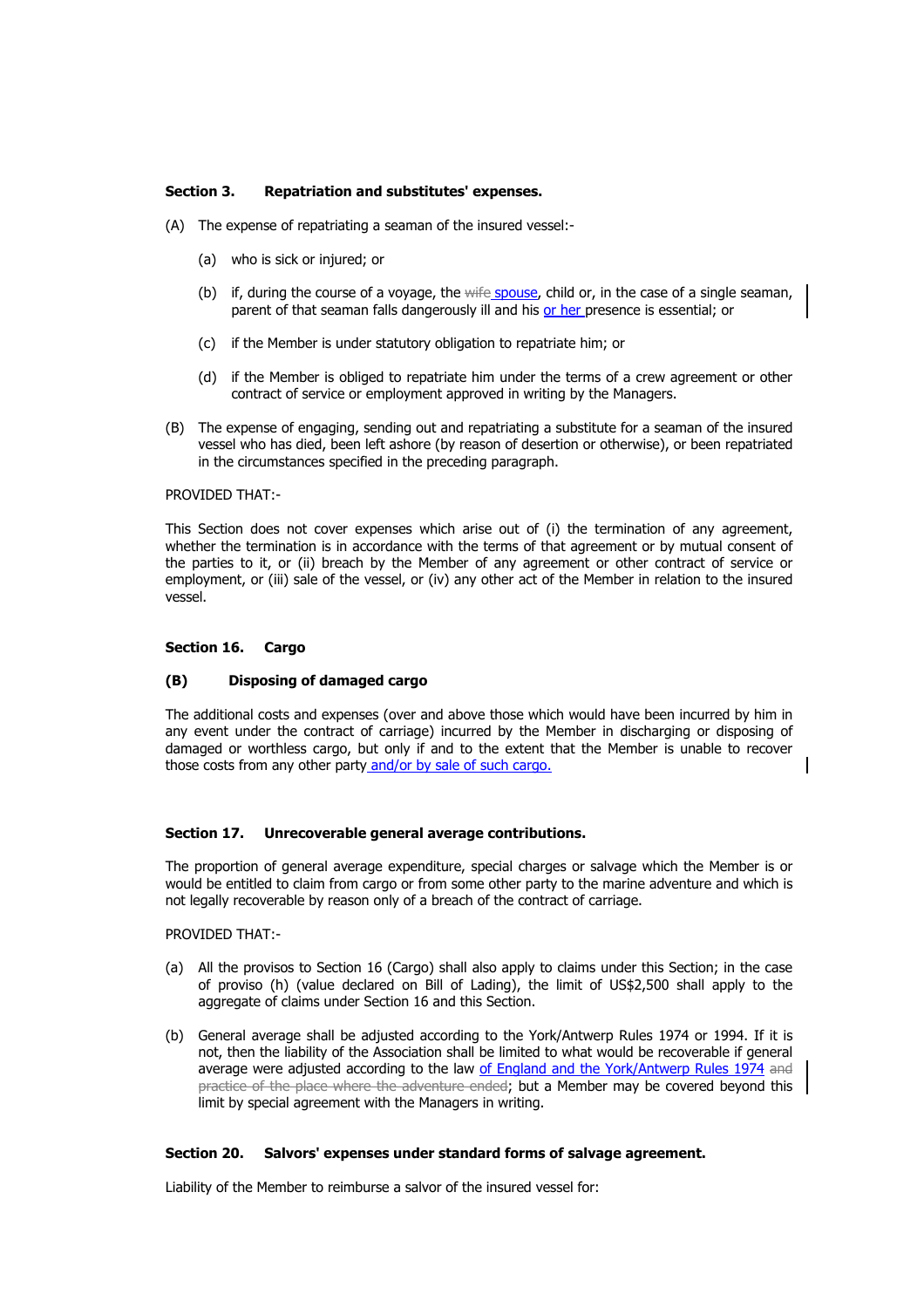- (i) his "reasonably incurred expenses" (together with any increment awarded thereon) under the exception to the principle of "No cure - No pay" contained in Clause 1(a) of the Lloyd's Standard Form of Salvage Agreement (1980);
- (ii) the "Special Compensation" to which a salvor may be entitled under the exception to the principle of "No cure - No pay" contained in Article 14 of the International Convention on Salvage 1989 or the Special Compensation P. & I. Clause (SCOPIC) as incorporated into the Lloyd's Standard Form of Salvage Agreement (1990) or the Lloyd's Standard Form of Salvage Agreement (1995), or where the equivalent of the said Article 14 is incorporated in the terms of a Standard Salvage Agreement approved by the Association.

### **PART II - DEDUCTIBLES, LIMITATIONS, EXCLUSIONS AND WARRANTIES**

### **6. DEDUCTIBLES.**

Unless otherwise agreed in writing between a Member and the Managers as part of the terms upon which a vessel is entered in the Association, the Member's recovery from the Association shall be subject to the following deductibles:-

### **(1) Crew Illness and related Expenses.**

In respect of liabilities, costs or expenses referred to in Sections 1(B), 3, 4(A), 5 and 6 of Rule 2 (other than those relating to Loss of Life, Personal Injury or Repatriation of Deceased Seamen), the first US\$1,000 of liabilities, costs or expenses arising in any one port. except that if an insured vessel remains in any one port or place for more than 30 consecutive days, a separate deductible as aforesaid shall apply in respect of each successive 30 days or part thereof whilst the insured vessel remains in such a port or place.

### PROVIDED THAT:-

In the case of Where two or more claims on the Association which it is established have arisen out of the same illness and have necessitated expenditure at more than one port, the first US\$1,000 of the aggregate of those claims shall be deducted.

# **(2) Effects.**

In respect of liabilities, costs or expenses referred to in Section 8 of Rule 2, the first US\$1,000 arising out of any one incident.

# **(3) Cargo claims and cargo's proportion of General Average.**

In respect of liabilities, costs or expenses referred to in Sections 16 and 17 of Rule 2 respectively:-

- (a) US\$3,000 in respect of liabilities, costs or expenses in respect of cargo (other than bulk cargo) carried on each cargo voyage.
- (b) US\$2,000 in respect of liabilities, costs or expenses in respect of bulk cargo carried on each cargo voyage.

### **(4) Fines.**

In respect of the liabilities referred to in Section 21 of Rule 2, the first US\$1,000 arising out of any one incident.

### PROVIDED THAT:-

The deductibles stipulated under any one paragraph of this Rule shall not be applied cumulatively and

Where two or more claims on the Association have arisen out of the same incident and are subject to more than one deductible by reason of paragraphs (1) to (4) of this Rule or by reason of any special terms agreed with the Member, the Member's recovery shall be subject to the highest only of such deductibles. None of the above deductibles shall apply to costs or expenses recoverable under Section 24 of Rule 2 (sue and labour and legal costs).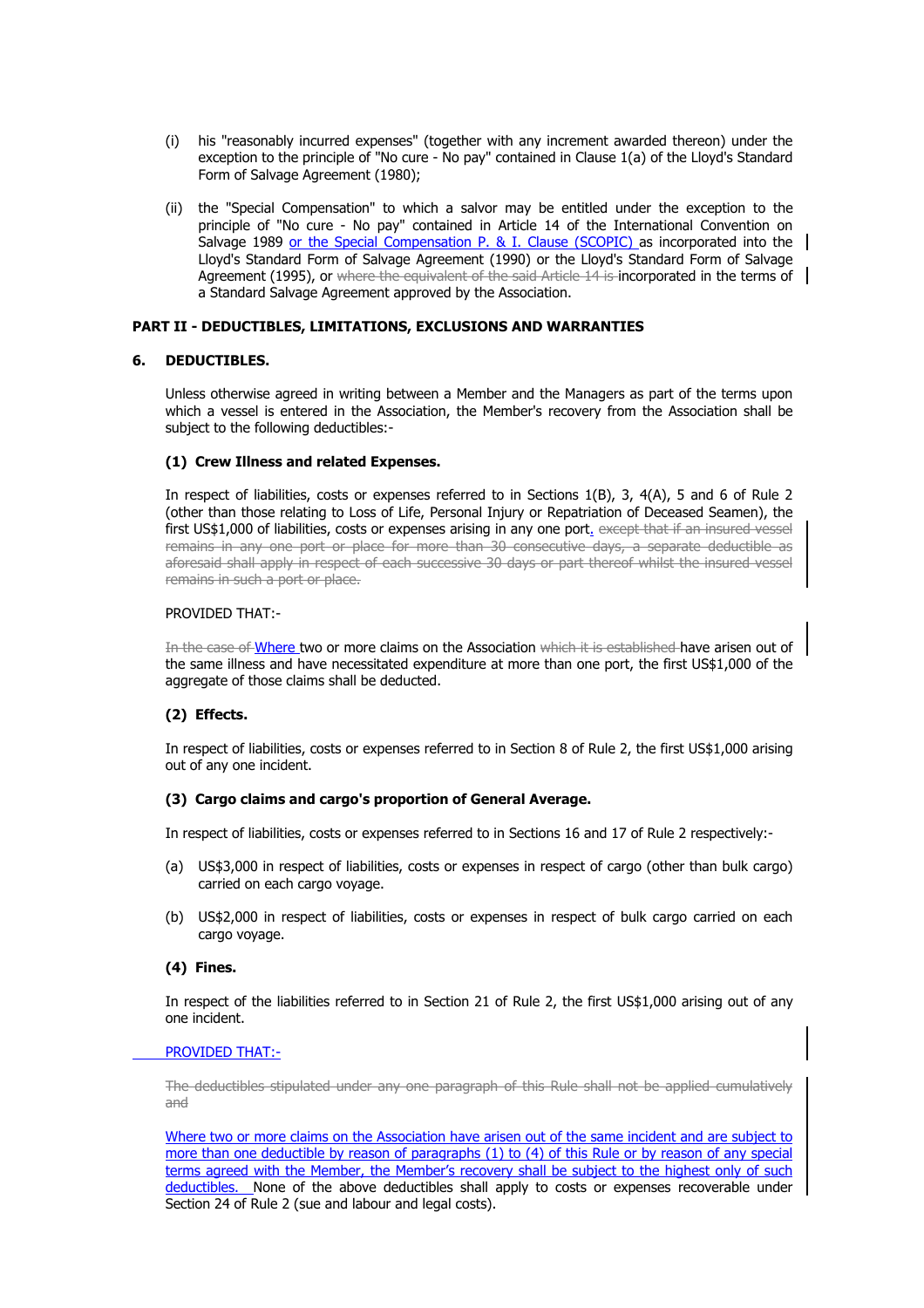# **7. LIMIT OF THE ASSOCIATION'S LIABILITY FOR POLLUTION.**

- (1) The Committee shall have power under this Rule to make bye-laws from time to time providing for limitation of or other restrictions upon the liability of the Association for claims in connection with pollution by oil or hazardous substances, either generally or in relation to any particular port, place or part of the world, flag or class of vessel, trade, substance or type of substance.
- (2) All contracts of insurance between a Member and the Association shall, except as provided in Rule 3A or otherwise agreed in writing by the Managers, be subject to the Association's Oil Pollution Limitation of Cover Clause for the time being in force, which clause shall be a Bye-Law of the Association and shall also at all times be and be deemed to be incorporated in these Rules.

(NOTE:The current Oil Pollution Limitation of Cover Clause is printed in the Third Schedule).

(3) The Committee shall have power under this Rule to extend by means of Bye-Laws the provisions of the said Clause to include any hazardous substances with such modifications, exclusions and restrictions as it may think fit and to vary or revoke any such Bye-Laws made hereunder.

# **8. OTHER LIMITATIONS OF THE ASSOCIATION'S LIABILITY.**

# **(1) Generally.**

The Association shall in no circumstances be liable hereunder for a sum in excess of the liability in law of the Member for damages or otherwise and, when a Member is entitled to limit his liability, the liability of the Association shall not exceed the amount of such limitation. Where the Association is sued directly by a third party, it shall be entitled to adopt each and every denial, defence and right to limitation of liability that would have been available to the Member in such proceedings were the Member and not the Association to be the party sued.

# **(2) Unreasonable failure to limit.**

When a Member is or would be entitled to limit his liability in respect of any vessel, but the Committee determines that he has unreasonably failed to take the necessary steps to limit his liability, the liability of the Association shall not exceed the amount of the limitation. The burden of proving that a failure to limit is not unreasonable shall be on the Member.

# **(3) Limitation for persons other than shipowners.**

- (a) The Committee shall have power under this Rule to make Bye-Laws from time to time providing for limitation of or other restrictions upon the liability of the Association for claims (otherwise than in connection with oil pollution) against charterers (other than demise charterers) and to vary or revoke any such Bye-Laws.
- (b) If a Member has entered a vessel in the Association, and he is not the registered owner or demise charterer of that vessel or the manager or operator having control of the operation and employment of that vessel (being such control as is customarily exercised by a ship owner) or any other person in possession or control of that vessel or an insurer of protection and indemnity risks of such description of persons, then unless otherwise agreed in writing between the Member and the Managers the liability of the Association in respect of any claim brought by the Member relating to that vessel shall not exceed the amount to which he could have limited his liability for the claim if he had been the registered owner and had not been denied the right to limit, and all contracts of insurance between a Member who is a charterer (other than a demise charterer) and the Association shall, except as provided in Rule 3A or otherwise agreed in writing by the Managers, be subject to the Association's Charterer's Limitation of Cover Clause (otherwise than in respect of oil pollution) for the time being in force which clause shall be a Bye-Law of the Association and shall also at all times be and be deemed to be incorporated in these Rules.

NOTE:The current Charterer's Limitation of Cover Clause (otherwise than in respect of oil pollution) is printed in the Third Schedule).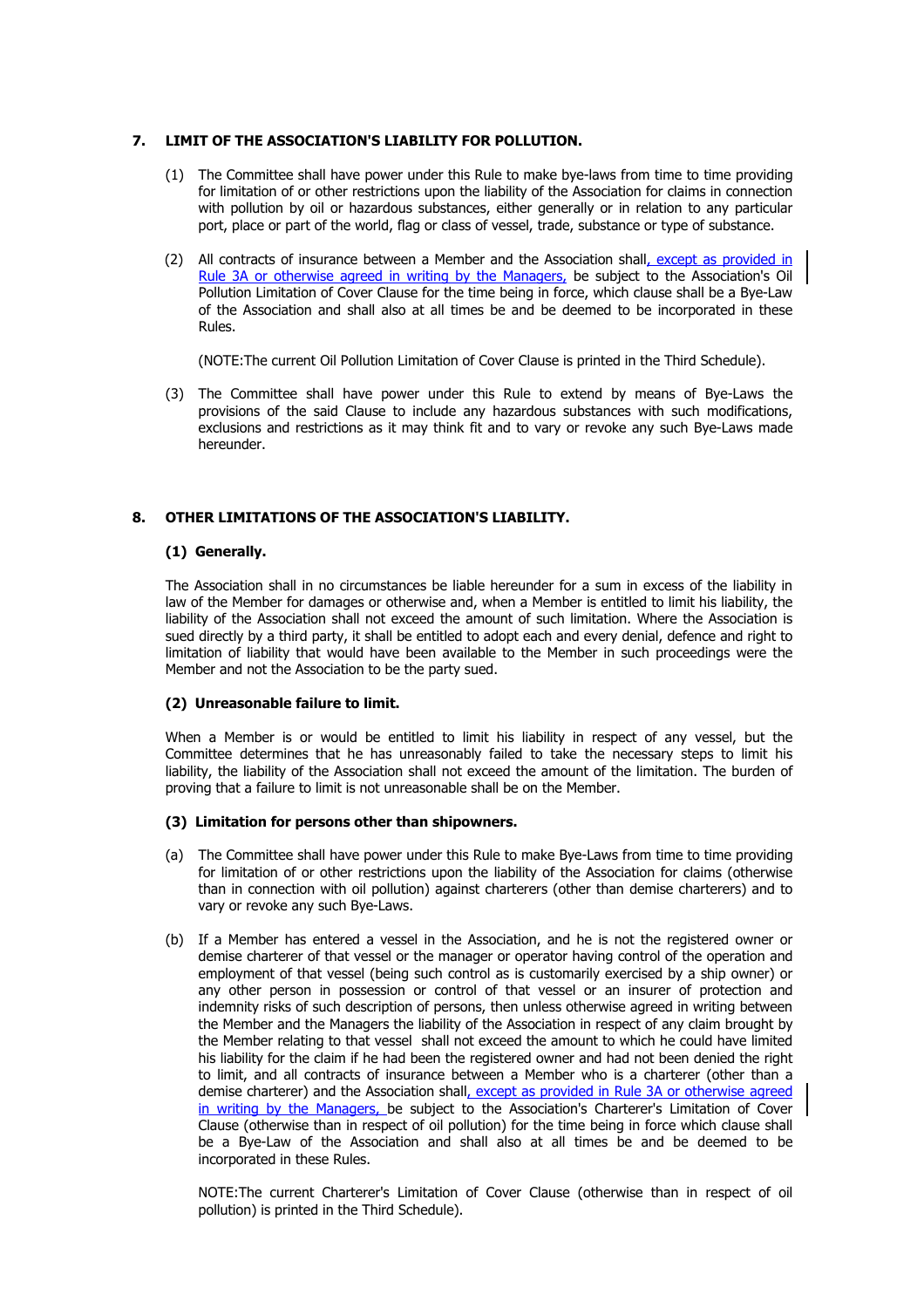# **40. CESSER OF INSURANCE ON CERTAIN SPECIFIED EVENTS.**

- (1) A Member shall cease to be insured by the Association and the period of insurance shall terminate in respect of any and all vessels entered by him upon the happening of any of the following events:
	- (a) If the Member is an individual:
		- (i) upon his death, or
		- (ii) if a receiving order shall be made against him, or
		- (iii) if he shall become bankrupt or make any composition or arrangement with his creditors, or
		- (iv) if he shall become incapable by reason of mental disorder or criminal conviction of managing and administering his property and affairs, or
		- (v) if under any system of law other than English law, there occurs an event in relation to that individual which has a similar effect to any of the above.
	- (b) If the Member is a corporation:
		- (i) upon the passing of any resolution for voluntary winding up, or
		- (ii) upon an order being made for compulsory winding up, or
		- (iii) upon dissolution, or
		- (iv) upon the appointment of an administrator, receiver, trustee, custodian, liquidator or other similar official for its or for substantially all of its assets, or
		- (v) upon crystallisation of, and/or possession being taken of any of its assets comprised in or subject to a floating charge, by or on behalf of the holder of such charge, or
		- (vi) if under any system of law other than English law, there occurs an event in relation to that corporation which has a similar effect to any of the above.

Termination shall be deemed to take place when the event occurred or, where relevant, upon the making of the first court order, but if there is no such method of determination the effective date and time shall be such date and time as when the Managers notify the Member that they have reasonable grounds for believing that any of the above situations or conditions have occurred.

The provisions of this Rule 40(1) shall also apply to any Co-Assured as if he had been a Member.

- (2) A Member shall cease to be insured by the Association and the period of insurance shall terminate in respect of any vessel entered by him upon the happening of any of the following events affecting such vessel:-
	- (i) if he shall part with or assign the whole or any part of his interest in the insured vessel whether by Bill of Sale or other formal document or otherwise or shall cease to have an interest in the insured vessel or shall part with or transfer the entire control or possession of the insured vessel, whether by demise charter or otherwise;
	- (ii) if the insured vessel shall be mortgaged or otherwise hypothecated without an undertaking or guarantee having been given to the Association, in a form and by such person as may be approved by the Managers in writing, to pay all Calls and other sums due or to become due in respect of the insured vessel;
	- (iii) if any person having given an undertaking or guarantee under the preceding paragraph (2)(ii) fails to discharge his liability thereunder upon demand by the Managers;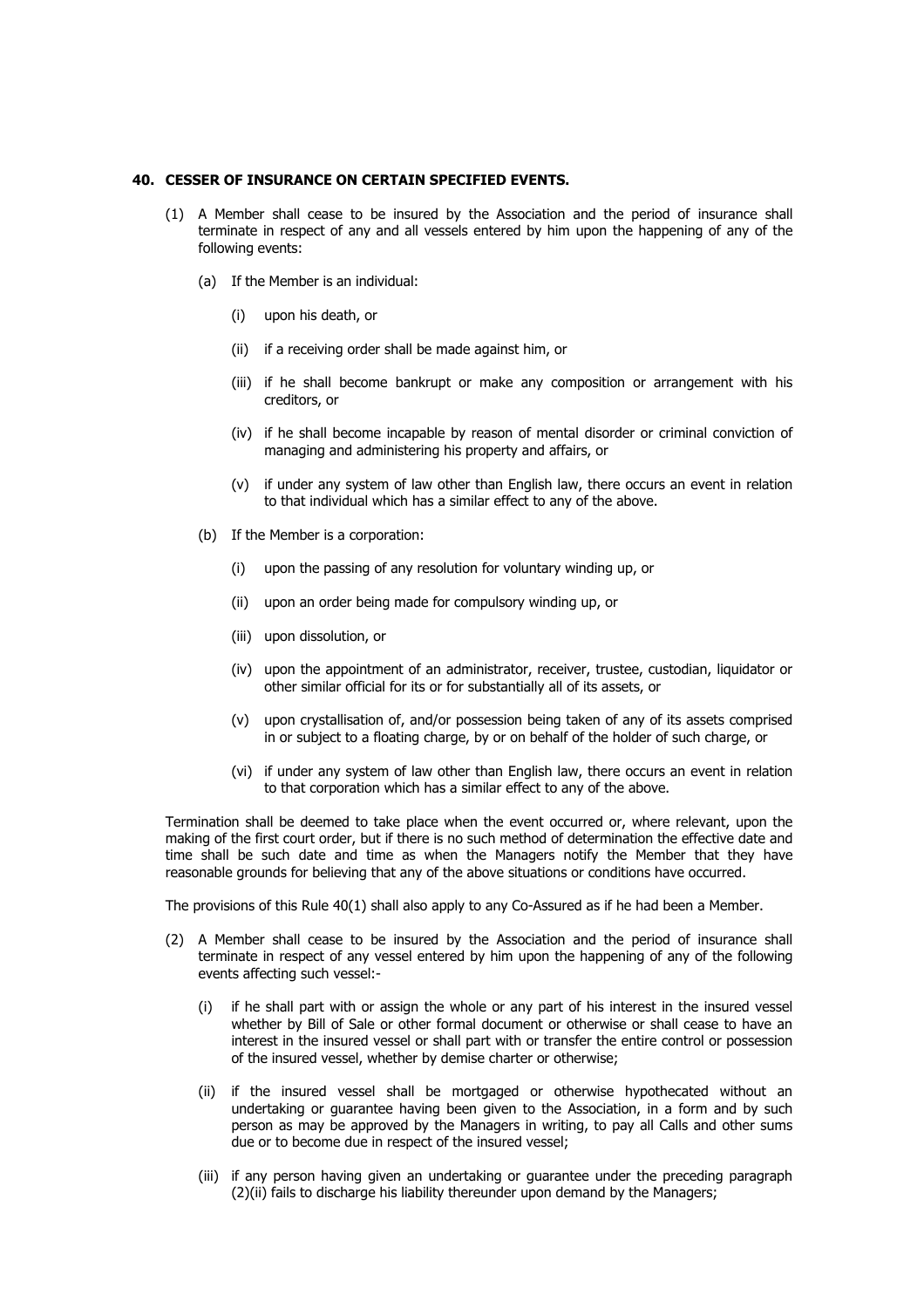- (iv) if the management of the insured vessel is transferred or the flag of the insured vessel is changed. Where a vessel is entered for insurance through an agent (not being an insurance broker) such agent shall for the purpose of this paragraph  $(2)(iv)$  of this Rule be deemed to be the manager of the insured vessel unless at the time of the vessel's entry for insurance the Managers were furnished in writing with the name of the management of the vessel to be insured;
- (v) if the insured vessel shall become an actual total loss or shall be agreed by Hull Underwriters as constituting a constructive total loss or a compromised total loss (whether or not subject to production to Hull Underwriters of further evidence concerning the casualty), or shall become a commercial total loss, except as regards liabilities, costs and expenses arising out of the casualty which gave rise to the loss of the vessel;
- (vi) if the insured vessel shall be missing for ten days from the date she was last heard of or from her being posted at Lloyd's as missing, whichever shall be the earlier;
- (vii) if the insured vessel ceases to be classed or its classification is suspended or the Member fails to fulfil any of the conditions of Rule 20(A) to 20(F) inclusive.

### PROVIDED THAT:-

Where a Member ceases to be insured by reason of any of the events set out in this Rule 40 paragraph (2)(i)-(2)(vii) 2(i)-2(iii) and 2(v) – 2(vii), the Managers may on behalf of the Association agree in writing to extend the period of insurance on such terms as they think fit.

 Where a Member ceases to be insured by any of the events set out in Rule 40 (2)(iv), the Managers may determine that the Member shall remain insured on the same terms and conditions that applied at the time of the event until the end of the same policy year.

### **57. NOTICES.**

- (1) Any notice, demand, order, direction, recommendation, request or other document (hereinafter referred to collectively as "notice or other document") required by these Rules to be served on a Member may be served as the Managers may determine in any one or more of the following modes:-
	- (a) personally, or
	- (b) by sending it through the post in a prepaid letter or by telegram, cable, radio telegraph, telefax or telex or courier or electronic mail addressed to him:-
		- (i) at his address as appearing in the Register of Members; or
		- (ii) at any other address of which he has given written notice to the Managers as his address for service; or
		- (iii) if a vessel to which the notice or other document relates, or another vessel entered by the Member whose period of insurance has not come to an end, was last entered for insurance, or her insurance was last renewed (whichever is the later), through a broker or other agent, at any place of business of that broker or agent.
- (2) Every notice or other document served as aforesaid shall, if posted, be deemed to be served on the day following the day of postage; if sent by telegram, cable, radio or telegraph, be deemed to be served on the day of handing in to the relevant office; if sent by telex or telefax, courier or electronic mail, on the day of despatch. In any case proof of posting, handing in or despatch shall be sufficient proof of service.
- (3) The successors of any Member served as aforesaid with any notice or other document shall be bound by that notice or other document whether or not the Association has notice of that person's death, disability, lunacy, bankruptcy or liquidation.